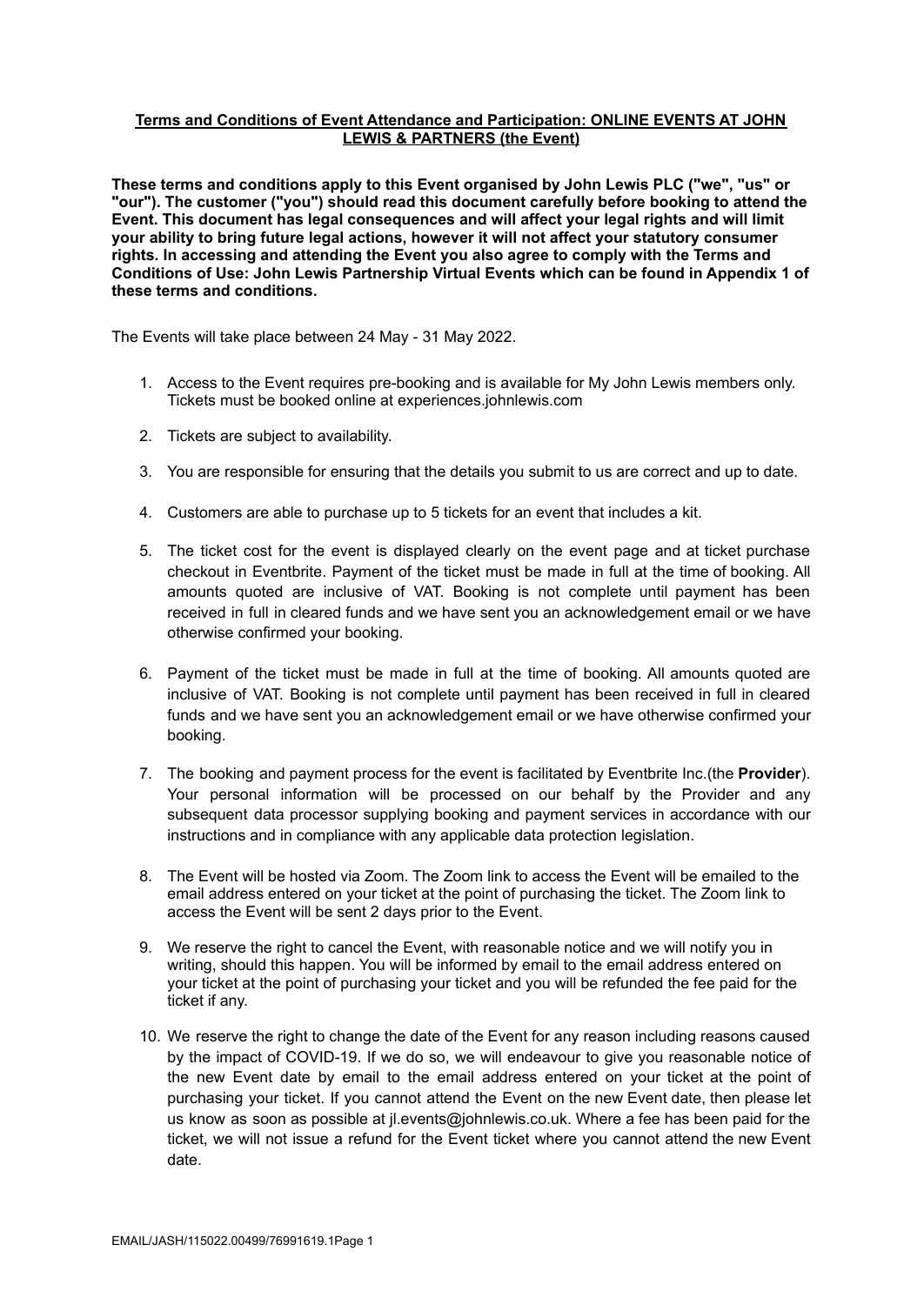- 11. Cancellations and refunds will be possible up until the time of the virtual event. Please note that no refunds will be offered during or after the event. Please let us know as soon as possible at jl.events@johnlewis.co.uk if you are unable to attend the Event.
- 12. If the event has a kit included in the ticket price, that requires sending to the customer in advance of the event, refunds are NOT available at any point.
- 13. If for any reason the advertised event host is no longer able to host the Event, we reserve the right to replace them with another host. A refund will not be issued where there is change of host.
- 14. It is your responsibility to ensure that you access the Event before the start time.
- 15. You acknowledge that it is your responsibility to be aware of any food allergies or dietary requirements, and any food allergies or dietary requirements of any individuals you book a class for.

You acknowledge that it is your responsibility to adhere to a reasonable standard of health and safety and to maintain a reasonable standard of safe behaviour and food hygiene. In particular, you should be aware of additional safety measures which should be in place when using any sharp or hot implements and you should give these the appropriate level of attention and care when using them. You should not carry out any activity which you are not capable of carrying out safely. You should follow directions as given by the host of the Event, and you acknowledge that it is your responsibility to ensure that all food is cooked properly before being consumed.

For events involving alcohol you agree that you and any participants you have booked this Event for are legally old enough to drink alcohol. You agree that you will consume any alcohol responsibly.

Children must not attend the Event if it involves alcohol. By booking this Event, you confirm that, at the time of the Event, you will be 18 years old or over.

For events involving health and fitness you recognise that there is always an element of risk(s) involved with any physical class and you are choosing to participate or perform at your own risk. It is your sole responsibility to ensure the environment in which you will exercise is safe and suitable for exercise prior to participation in the class. You should cease participation in the class and seek immediate medical assistance (as required) if:

- at any time during the class you feel discomfort or pain;
- any time before the class you feel discomfort or pain; or
- you have an underlying medical or health condition.

You are advised not to participate in the Class if (without limitation) any of the following applies:

- you are pregnant or have given birth in the last six months;
- you have heart problem(s), back problem(s), high or low blood pressure or high cholesterol;
- headaches/dizziness or a fainting feeling when you carry out exercise;
- epilepsy;
- diabetes; or
- experience pain or limited movements in any joints (for example your knees).

We are not responsible or liable to you for any injury or harm you sustain as a result of our Event or proposed event unless we are proven to be legally liable for such injury or harm.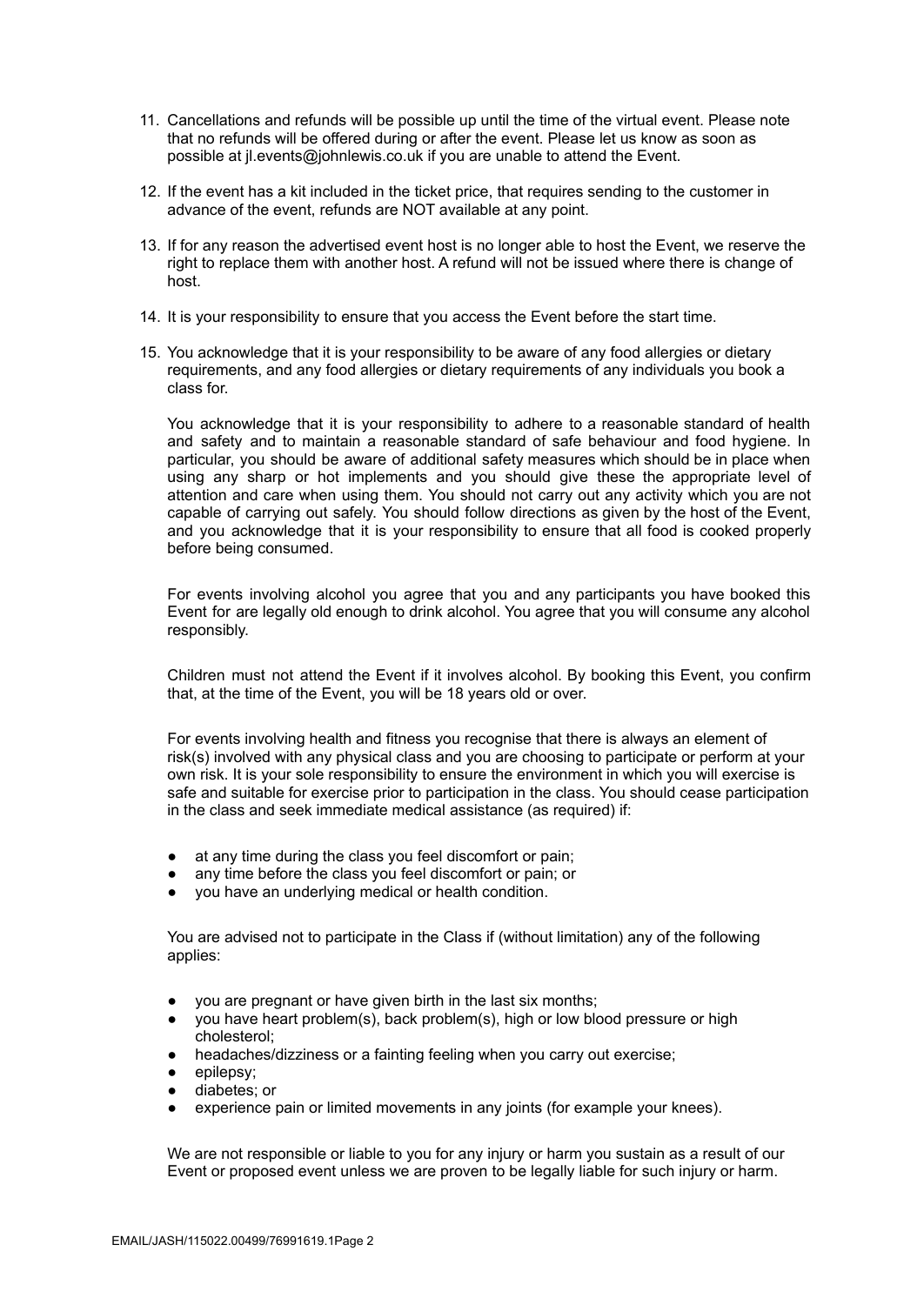For events involving substances (this includes floristry classes, perfumery classes, make up classes or any event that involves the use of substances, chemicals etc.) you acknowledge that it is your responsibility to be aware of any allergies you have or of any individuals you book this Event for.

You acknowledge that it is your responsibility to adhere to a reasonable standard of health and safety and to maintain a reasonable standard of safe behaviour and hygiene. In particular, you should be aware of additional safety measures which should be in place when using any sharp implements or both harmless and harmful substances and you should give these the appropriate level of attention and care when using them. You should not carry out any activity which you are not capable of carrying out safely. You should follow directions as given by the host of the Event, and you acknowledge that it is your responsibility to ensure that all use of substances are handled carefully.

- 16. Any child attending this event must be accompanied by a parent/guardian over the age of 18. The accompanying adult will be solely responsible for any child or children attending this Event.
- 17. Except as expressly provided in these terms and conditions, we exclude all representations, conditions and warranties whether express or implied (by statute or otherwise) to the fullest extent permitted by law. We do not seek to exclude or limit our liability to you where it would be unlawful to do so.

Please note that this Event is provided for domestic and private use only. You therefore agree not to use this Event for any commercial or business purposes, and we have no liability to you for any loss of profit, loss of business, business interruption or loss of business opportunity.

You are responsible for your actions whilst attending or participating in the Event. To the fullest extent permitted by law, we accept no responsibility for your actions or the consequences of such actions.

18. The Event may be recorded by us. For events that run as a webinar, you will not be able to communicate through the microphone function or put your video on.

### **19. IF YOUR TICKET INCLUDES A KIT (sent in advance of the event):**

#### **Relevant only for these events:**

Derwent Still Life Drawing with Claudine O'Sullivan Gin Cocktail Masterclass with The Lakes Distillery Whisky Tasting Masterclass with The Lakes Distillery Wellbeing, Pilates and Relaxation with TRIP and Live Brave The Ultimate Skin Prep Facial with Fresh

- a) By purchasing a ticket to the Event, the customer opts into receiving a kit and accepts the terms and conditions.
- b) By purchasing a ticket, you are agreeing to be bound by these terms and conditions. In the event of a conflict, these terms and conditions take precedence.
- c) Customers who purchase 1 ticket will be entitled to 1 kit only.
- d) If an address is not submitted upon booking the ticket, you will not receive a kit.
- e) Contents of the kits are specific to the event you purchased the ticket for. Full details are in the specific event copy.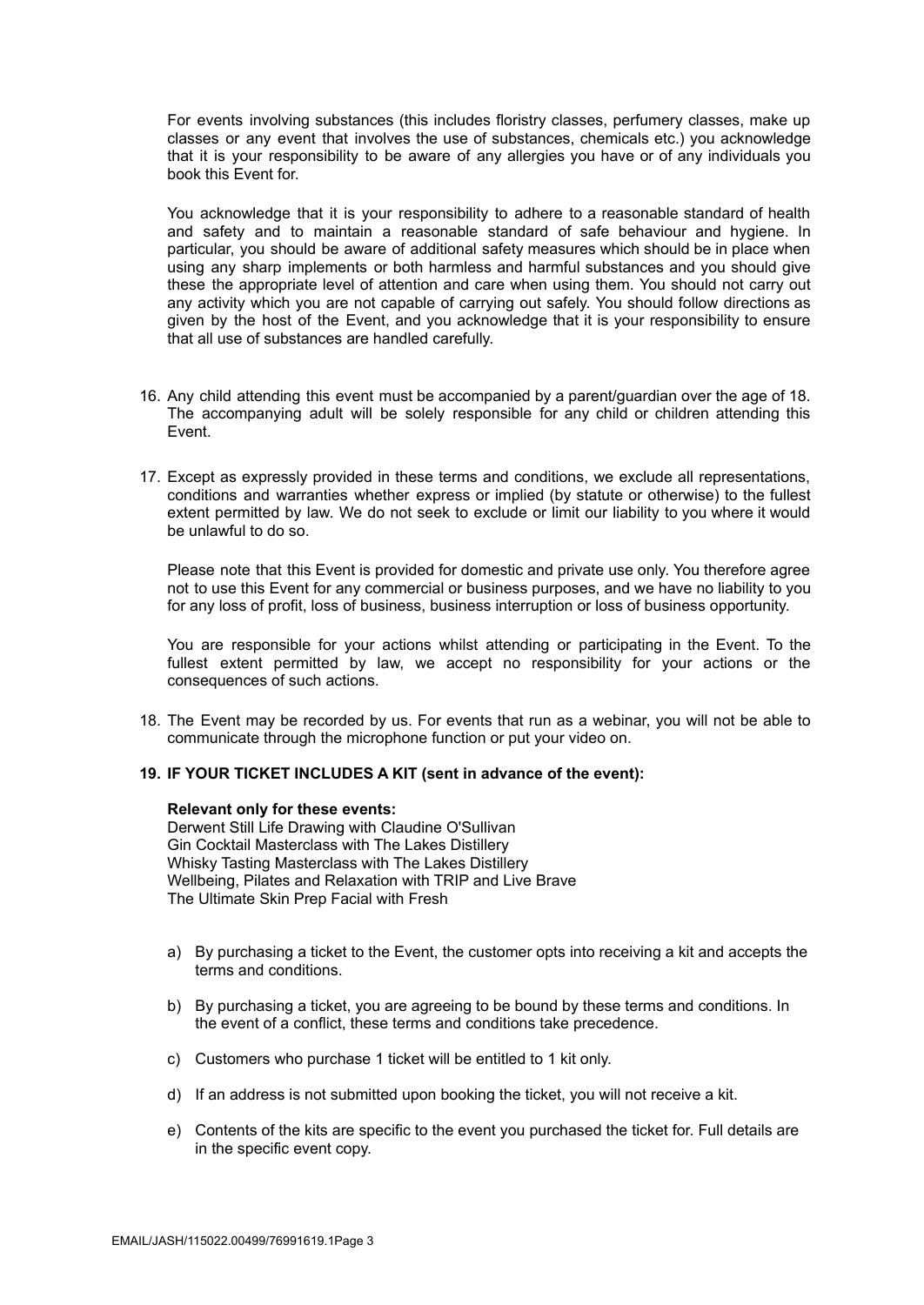- f) Contents of the kit are subject to availability. They are non-transferable, non-refundable and, unless stated, there are no cash alternatives.
- g) The kit will be sent via post before the event date to the address provided on Eventbrite when booking your ticket. Should the impact of COVID-19 cause any delay in delivering the kit, we will not refund the price paid for the Event ticket. However, if you have not received the kit at least 3 working days before the event, please get in touch with us at jl.events@johnlewis.co.uk
- h) If for any reason we are unable to provide the kit as described in these terms and conditions or if for any reason fulfilment of the kit is impacted by mandated efforts to curb the spread of COVID-19, we reserve the right to substitute the items, in our sole discretion, of equal or higher value.
- i) Kits cannot be exchanged for cash.
- j) Kits can only be shipped within the UK, no international delivery available.

### **IF YOUR TICKET INCLUDES ENTRY INTO A PRIZE DRAW** (Derwent Still Life Drawing with Claudine O'Sullivan)

- a) By purchasing a ticket to the Event, customers opt into the prize draw. The option to opt into the prize draw will only be available for the period that tickets are available for purchase.
- b) If you would like to opt-out of the prize draw please purchase your ticket as normal and then contact us at jl.events@johnlewis.co.uk.
- c) By opting into the prize draw, you are agreeing to be bound by these terms and conditions. In the event of a conflict, these terms and conditions take precedence.
- d) Customers opting into the prize draw will have a limit of one entry to the prize draw.
- e) The prize draw excludes customers outside of the UK and in Northern Ireland due to the law on lotteries.
- f) The prize is 1 x signed Claudine O'Sullivan print.
- g) The prize is subject to availability. It is non-transferable, non-refundable and, unless stated, there are no cash alternatives.
- h) By opting into the prize draw, you understand that for the purposes of administering the competition and prize fulfilment, it is necessary for us and the following third parties, on our behalf, to hold and process your personal data: Derwent House, Lillyhall Business Park, Workington, Cumbria, CA14 4HS
- i) Your personal information will be processed on our behalf by the Prize Brand and any subsequent data processor supplying booking and payment services in accordance with our instructions and in compliance with any applicable data protection legislation.
- j) If for any reason we or the Prize Brand are unable to provide the prize as described in these terms and conditions or if for any reason fulfilment of the prize is impacted by mandated efforts to curb the spread of COVID-19, we reserve the right to substitute this for another prize, in our sole discretion, of equal or higher value. Should the impact of COVID-19 cause any delay in delivering the prize, we will not refund the price paid for the Event ticket. However, if you have not received the prize within 30 days of us sending the prize, please get in touch with us at jl.events@johnlewis.co.uk.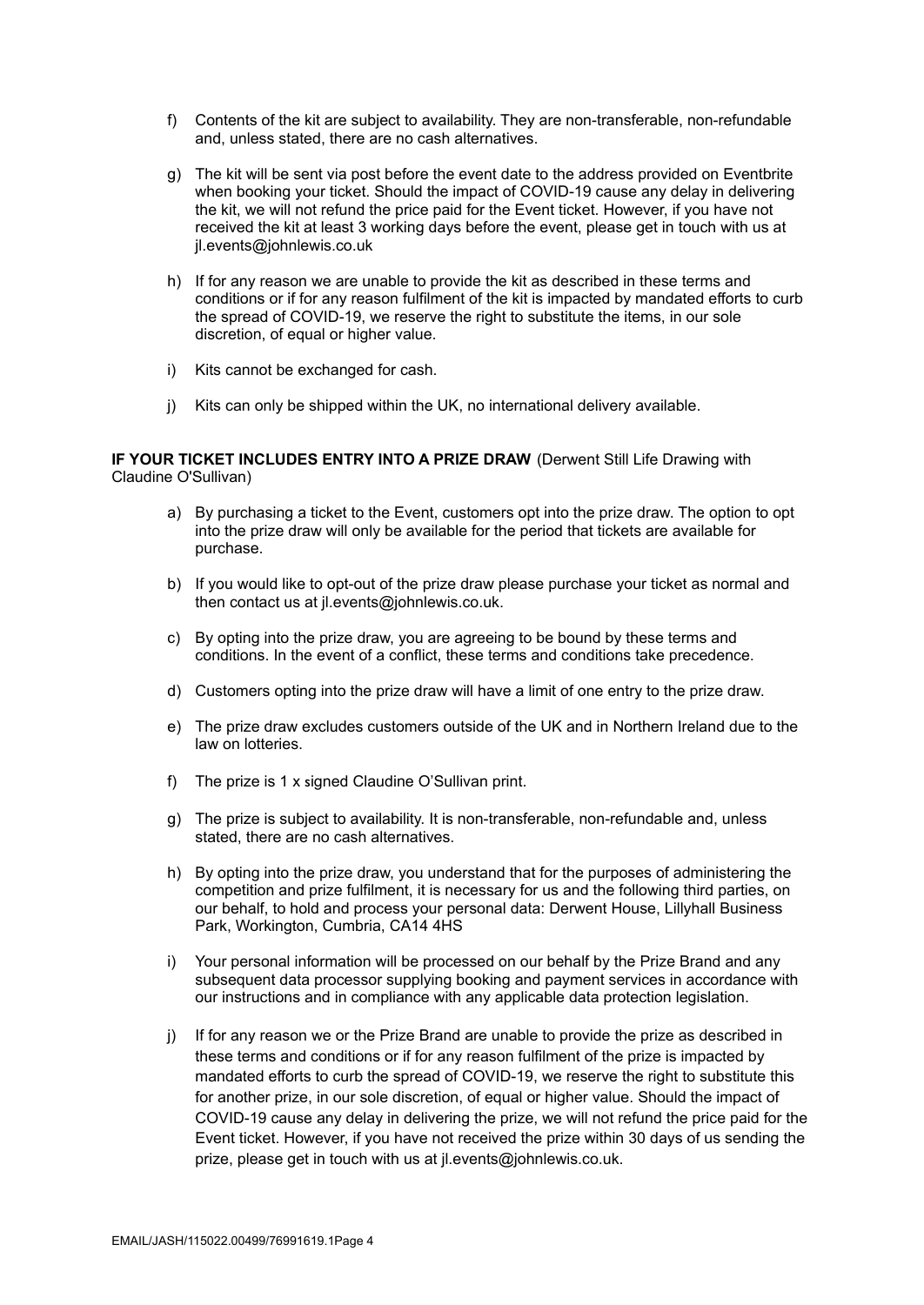- k) If you are the winner of the competition, you agree that we may use your name, image and county of residence to announce the winner of this competition and for any other reasonable and related promotional purposes, for no further consideration.
- l) All valid entries received by the time that tickets for the Event can no longer be purchased will be entered into a prize draw, and the winner will be picked at random.
- m) The winning customer will be contacted by email, text or phone call as soon as practicable after the prize draw, using the contact details provided with the ticket purchase. The winner will be required to respond within 30 days of notification (unless otherwise stated) confirming their acceptance of the prize. In the event the winner does not respond to communications within this period or if any prize is declined, we reserve the right to disqualify that winner and draw another winner.
- n) We and our associated agencies, companies and distributors will not be liable for any loss (including, without limitation, indirect, special or consequential loss or loss of profits), expense or damage which is suffered or sustained (whether or not arising from any person's negligence) in connection with this competition or accepting or using the prize, except for any liability which cannot be excluded by law (including liability for fraud or death or personal injury arising from negligence) in which case that liability is limited to the minimum allowable by law. Your statutory rights are not affected.
- o) If there is any reason to believe that there has been a breach of these terms and conditions or if we believe that your conduct may be unlawful or otherwise bring the prize draw into disrepute, we may, at our sole discretion, reserve the right to make your entry void and exclude you from participating in the competition. Our decision regarding any aspect of the competition is final and binding and no correspondence will be entered into.

# **Appendix 1**

In addition to the terms and conditions detailed above, the following additional terms and conditions shall apply in respect of any John Lewis Partnership virtual event (**JLP online event**).

These terms and conditions set out the basis on which the John Lewis Partnership will provide services to you and anyone you book a JLP virtual event for. For the purposes of these terms and conditions, the John Lewis Partnership includes John Lewis Plc and Waitrose Limited ("John Lewis", "us", "we", "our"). These terms and conditions apply to your use of our Virtual Events Services (the Services). The Services means all services provided by John Lewis to you for the purposes of booking, accessing and attending events remotely via digital conferencing facilities and the provision of online classes and seminars on a variety of subjects.

By booking a JLP virtual event or otherwise using the Services, you confirm that you accept these terms of use and that you agree to comply with them. You also confirm this for anyone you make a booking for. If you do not agree to these terms, please do not use the Services.

We may amend these terms from time to time. Every time you wish to use the Services, please check these terms to ensure you understand the terms that apply at that time. Your continued use of the services following such change shall be deemed to be your acceptance of such change.

### **Classes**

John Lewis has taken every care in the preparation of the Services and will provide the classes with reasonable care and skill. However, to the extent permitted by applicable law, John Lewis does not represent or warrant the accuracy or reliability of any of the information or content about any goods or services, software or advertisements which are provided or distributed through, or linked, downloaded or otherwise accessed by way of the Services.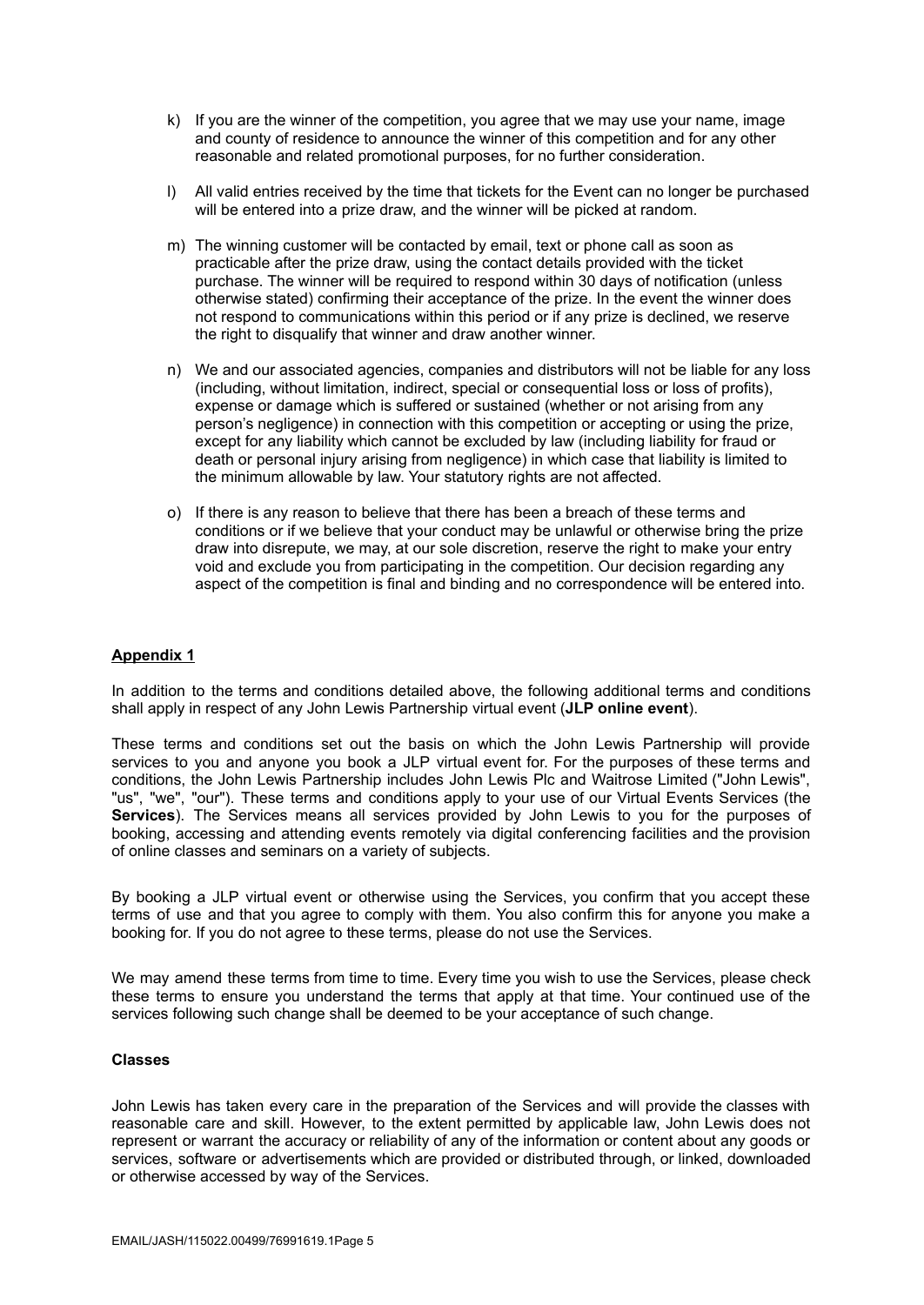We will endeavour to run the JLP virtual event as advertised. However, we reserve the right to make changes, including to the running order and timings for the event prior to the event. Where reasonably possible, we will provide prior notice of such changes. In the event of a significant change to the content of the event then we will on request refund the event ticket price (if any).

No warranty is given that the JLP virtual events or associated services shall be available on an uninterrupted basis.

You must be at least 18 years old to book a JLP onlinel event or 18 years old to book and participate in a JLP virtual event which has alcohol as a subject matter. Children may attend classes which are unrelated to alcohol but must be accompanied by a parent/guardian over the age of 18. The accompanying adult will be solely responsible for any child or children attending a JLP virtual event. By booking any JLP virtual event, you warrant that at the time of the event you will be at least 18 years old or over, or, in the case of events relating to alcohol, 18 years old or over.

### **Payments & Cancellations**

If a fee is applicable for the booking of any JLP virtual event, this will be communicated to you in the terms and conditions specific to the event in question and at the time of booking, in advance of any payment. Any personal data collected through the booking process will be processed in line with our Privacy Policy and the terms and conditions detailed below under "Privacy & Security".

We will not be responsible for any remedy for inconvenience or other related costs that you may incur resulting from the cancellation, postponement or changes to any JLP virtual event.

### **Conduct**

We will not tolerate any behaviour or conduct which, in our reasonable opinion, poses a danger or causes or is likely to cause nuisance, annoyance, offence or distress to any participant of a JLP virtual event, and we may terminate a class immediately if any participant displays conduct of this kind. We reserve the right to blacklist you from our services and/or take any appropriate legal action, in the event that a legitimate complaint is made about your conduct during a JLP virtual event.

You must not use equipment for recording or transmitting (by digital or other means) any audio, visual or audio-visual material or any information or data of the JLP virtual event. Any recording made of an event in breach of the conditions shall belong to us.

You may be refused admission to, or be asked to leave, the JLP virtual event at any time if:

- (a) you fail to comply with any of the Conditions or any instructions given by us, our employees or agents;
- (b) in our reasonable opinion you are unfit to attend the event;
- (c) your ticket(s) are void; and / or
- (d) the host (acting reasonably) considers it appropriate.

If you are asked to leave, you will not be entitled to a refund nor will we be responsible for any other loss or expense incurred in association with attending the event.

If you are asked to leave a JLP virtual event, you must do so promptly and without disturbing others.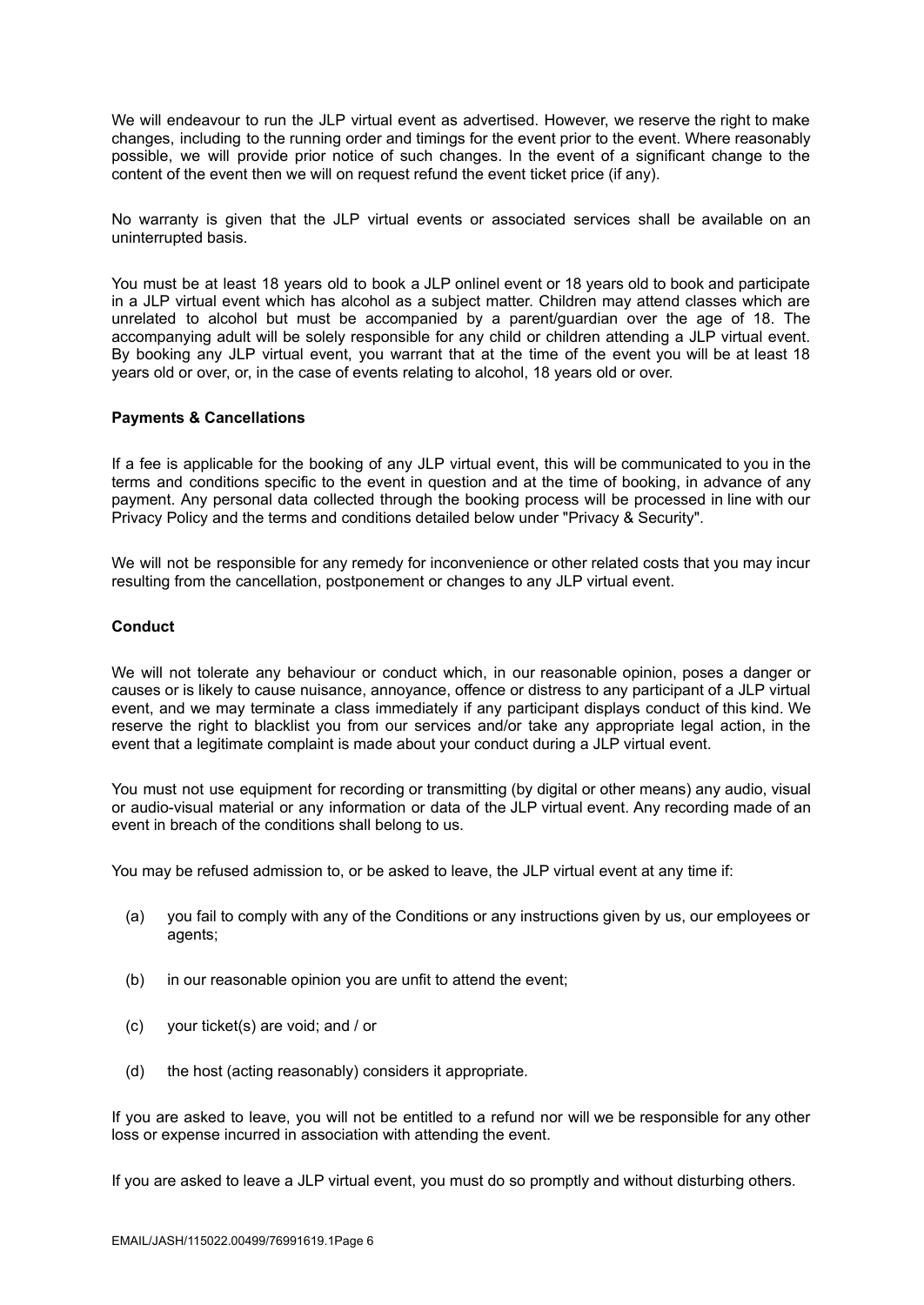## **Privacy & Security**

When you sign up for any JLP virtual events or otherwise use our Services, we will process any personal data you may submit to us in accordance with our Privacy Policy, which can be found here <https://www.johnlewis.com/customer-services/shopping-with-us/privacy-notice>. When you use the Services, John Lewis Plc is the data controller of your personal data.

The personal data we collect about you may include your name, date of birth or age, email, address, telephone number, debit/credit card details, image/video and audio recordings (when you attend or participate in a virtual class), and marketing preferences.

We will process your personal data in order for us to fulfil our contractual obligations to you (e.g. to provide you with the service you have asked for, such as virtual classes), for compliance with our legal and regulatory obligations, where you have consented to us processing your personal data (e.g. to receive marketing and updates from us) and where such processing is necessary for the fulfilment of our legitimate interests. Our legitimate interests include, being able to effectively communicate with you about the services you have asked us to provide, keep effective records, sell part or all of our business to a future purchaser, to effectively manage and administer our business, to ensure the safety and security of the Services and those that use it, and sending you marketing and updates.

We will collect your personal data when you visit our website, sign up for a JLP virtual event or otherwise avail of any of our Services, subscribe for marketing and updates from us, comment on any of our products and services, and contact us with any queries or complaints. Please see our Privacy Policy for further details on when we collect your personal data. If you choose to sign another individual up for a JLP virtual event, you acknowledge and agree that you will only do so if you have consent to do so from that person. You further agree to inform the relevant person that their personal data will be processed by John Lewis in accordance with our Privacy Policy and these terms and conditions.

The personal data you submit in the course of booking a JLP virtual event or when otherwise using the Services, may be shared with trusted third parties where this is necessary to provide the Services. These third parties may include IT companies that support our website and business systems, partners that help us manage your booking and partners that provide the online platforms which allow you to access the JLP virtual events. We may also share your personal data with other companies in the John Lewis group where this is necessary to provide you with your requested services, or where we have a legal or legitimate business need to do so. Further details of who we share your personal data with are available on our Privacy Policy.

In certain circumstances, it may be necessary for us to transfer your personal data to countries outside the European Economic Area (EEA), such as the USA. This will usually be the case where our trusted third party partners and suppliers are based in non-EEA countries. Where we transfer any personal data to a country outside the EEA, we will always do so in compliance with applicable laws (including data protection laws). This will normally involve transferring your personal data to a non-EEA country:

- 1. on the basis that the recipient country offers an adequate level of protection for your personal data;
- 2. under EU Commission approved Standard Contractual Clauses; or
- 3. under an approved data sharing scheme, such as the EU-US Privacy Shield framework.

If you would like further information on the transfer of your personal data to non-EEA countries, or if you would like to see a copy of the safeguards put in place to protect your data, please contact us at the details provided in our Privacy Policy.